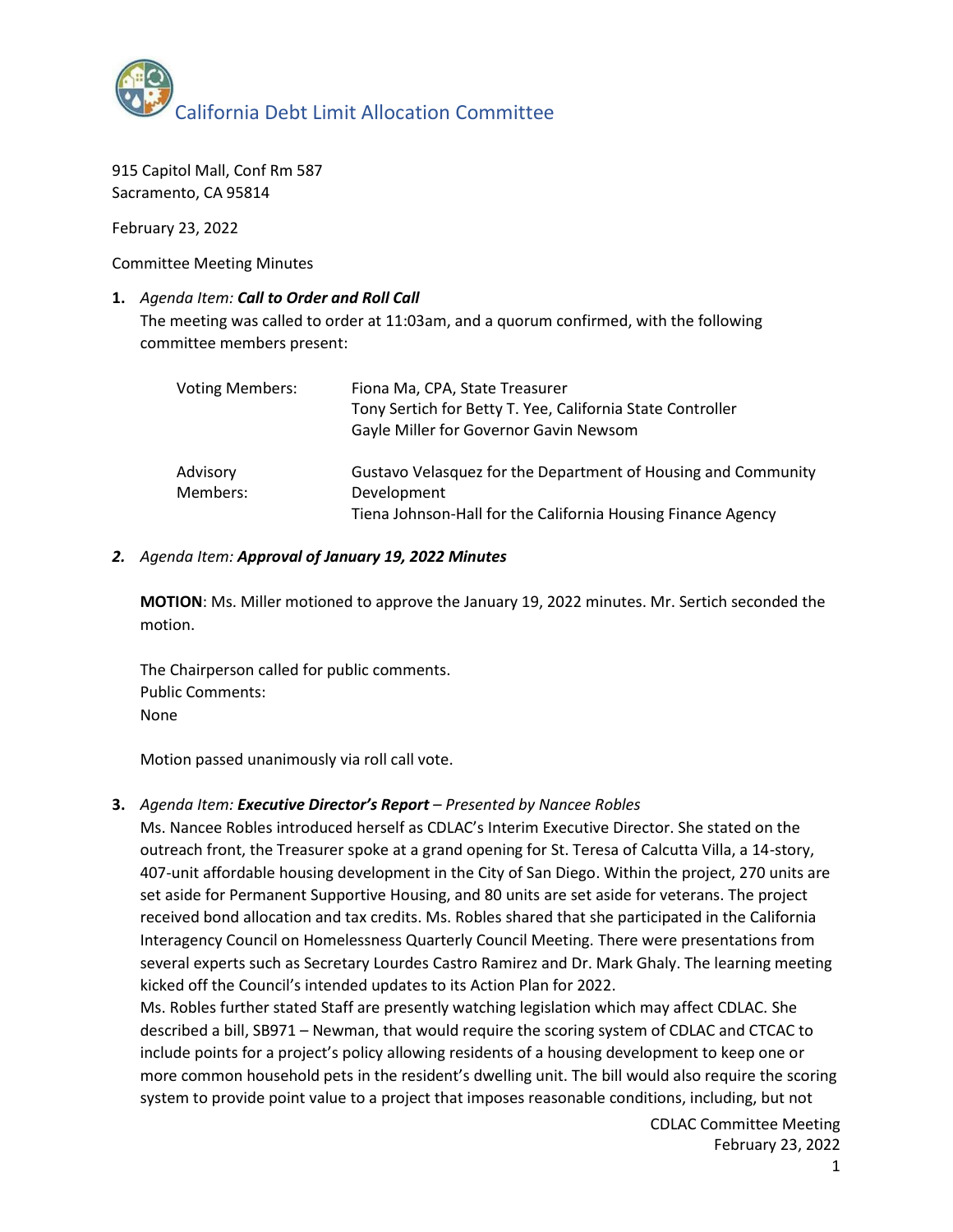

## California Debt Limit Allocation Committee

limited to, limitations on the number of animals in a unit based on the unit's size and prohibitions on potentially dangerous or vicious dogs.

Ms. Robles went on to state Staff have started work with the contractor Advanced Technology Solutions that the Committee approved in October 2021. Esper is a product that will assist the staff to implement a centralized technology platform to coordinate and streamline the regulatory and administrative workflows and upgrade current tracking, drafting, and analysis challenges with the regulation process.

The Chairperson called for questions on the Executive Director's report.

There were no comments or questions from the Committee Members or public.

*4. Agenda Item: Recommendation of a Resolution Delegating Authority to the Interim Executive Director to Grant Extensions to Bond Allocation Issuance Deadlines for Projects with USDA Components– Presented by Ricki Hammett*

Ms. Ricki Hammett introduced herself as the Deputy Executive Director for CDLAC and CTCAC. She stated that the USDA Multifamily Housing Program underwent significant changes in 2020 that impacted projects applying for CDLAC Bond Allocation. These changes included consolidating work into one centralized location, which had previously been conducted in 47 regional offices, and creating a new computer system to implement consistencies. While USDA is streamlining and standardizing its process, it has acknowledged that this is a shift in the review and approval process and timeline for many. Long term, USDA will most likely have approval timelines equal to or greater than the bond allocation issuance deadlines assigned by CDLAC. Giving the Interim Executive Director authority to grant extensions beyond the Bond allocation issuance deadline date, when necessary, for projects with a USDA component, without bringing each project to the Committee, will accommodate fluctuations in USDA's timing and ensure developers are not discouraged from layering in this federal resource.

Staff recommended approval of a resolution delegating authority to the Interim Executive Director to grant extensions to the bond allocation issuance deadlines, when necessary, for projects with USDA components.

The Chairperson called for questions from the Committee members.

Ms. Johnson-Hall asked if there is a timeline on the extension period or term Staff is considering, and how many deals would be affected right now.

Ms. Hammett specified the timeline would vary as it depends on the project, and there is not an exact timeframe, but Staff are wanting to align with the USDA timing. At the most staff anticipates project wouldn't go out past a year. An exact timeframe can't be determined.

Ms. Robles added Staff would work with USDA on individual projects, and currently there is one project, with several coming up within the next year.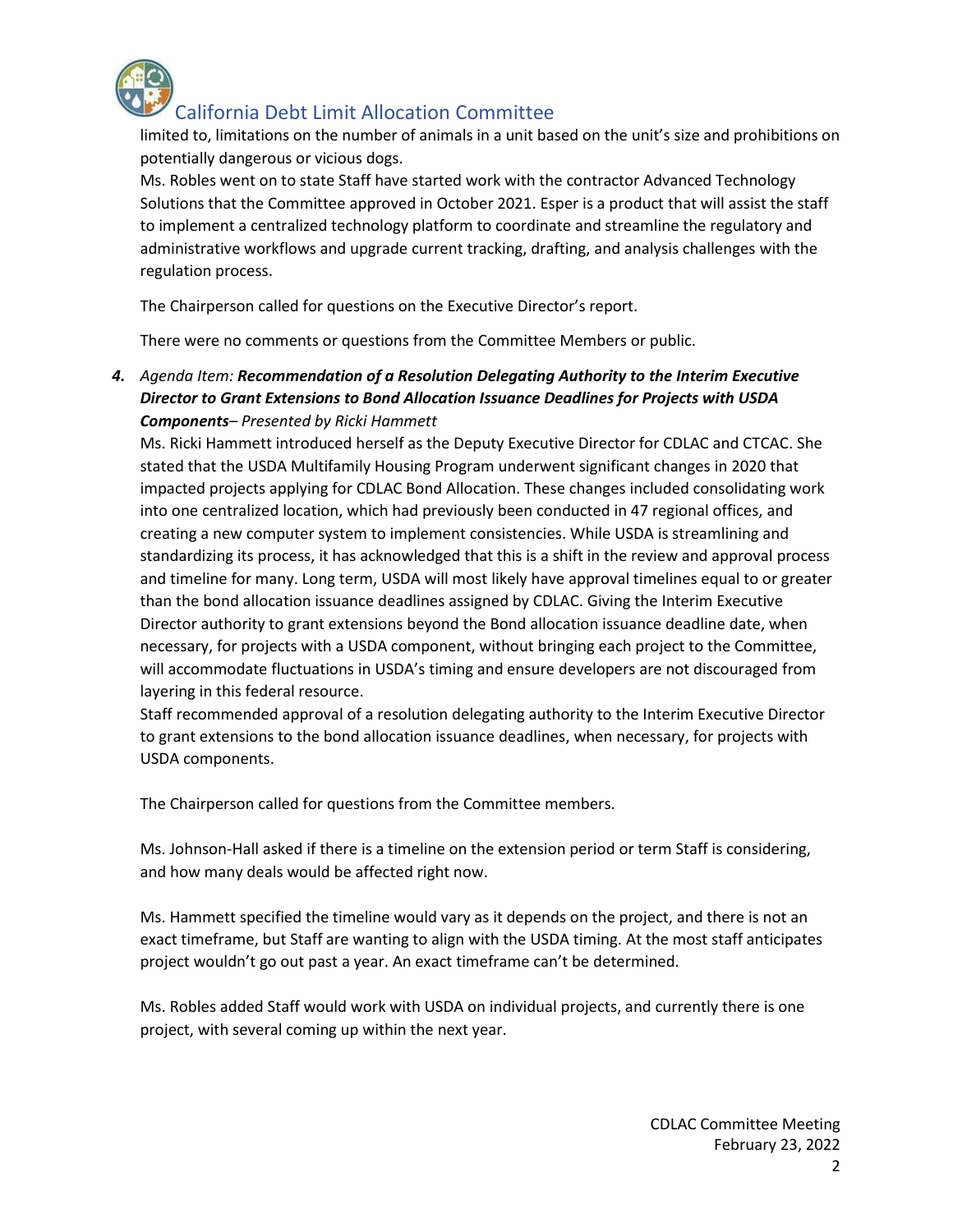

# California Debt Limit Allocation Committee

Ms. Johnson-Hall responded this sounds reasonable, stating her team had recently met with the USDA and is aware of the tremendous amount of change occurring and that they are working to get things in place as soon as possible.

Mr. Sertich agreed with Ms. Johnson-Hall and does not want to leave federal subsidy on the table, indicating he is supportive of the request. Mr. Sertich urged this be focused on delays caused by the USDA, and not delays for projects that have USDA components. He specified the way the resolution is worded gives the Executive Director the authority to grant this to any project with a USDA component]. He reiterated the importance of using discretion to limit it for delays caused by USDA issues.

Ms. Robles agreed this is the intent.

**MOTION:** Mr. Sertich motioned to approve the resolution granting delegated authority to the Interim Executive Director to approve extension requests for projects with a USDA component. Ms. Miller seconded the motion.

The Chairperson called for public comments.

Public Comments: None

Motion passed unanimously via roll call vote.

### **5.** *Agenda Item: Public Comment*

The Chairperson called for public comments on anything other than what was on the agenda.

William Wilcox, the Tax-Exempt Bond Program Manager for the San Francisco Mayor's Office of Housing and Community Development, brought up three items he hoped would be integrated into the proposed regulations for CDLAC's second allocation round. He began by asking the Committee to consider adding a 120<sup>th</sup> point for projects in more narrowly defined community revitalization areas, so projects that are part of concerted place-based investments are not overlooked in the current prioritization of high opportunity areas. Mr. Wilcox expressed the importance of CDLAC encouraging investment in low-income and underserved communities, particularly those receiving local, state, and federal support through dedicated community revitalization efforts. He proposed the definition of Community Revitalization Plan require a project be a recipient of a HUD Choice Neighborhood Grant or at least \$30 million in public funds for infrastructure, or Community Service Facilities that have been, or are committed to be, expended within the preceding or next 5 years within half a mile of the proposed housing development. He stated the current definition is too broad and does not meaningfully measure coordinated place-based investments. Secondly, Mr. Wilcox pointed out the existing proposals do not account for increased costs from using union labor, which is out of step with state priorities of investing in the construction workforce, as well as current CTCAC regulations for adjusting threshold basis limits. Based on research in Los Angeles by the Rand Corporation, he encouraged the Committee to add a 14.5% adjustment for bond request amounts in